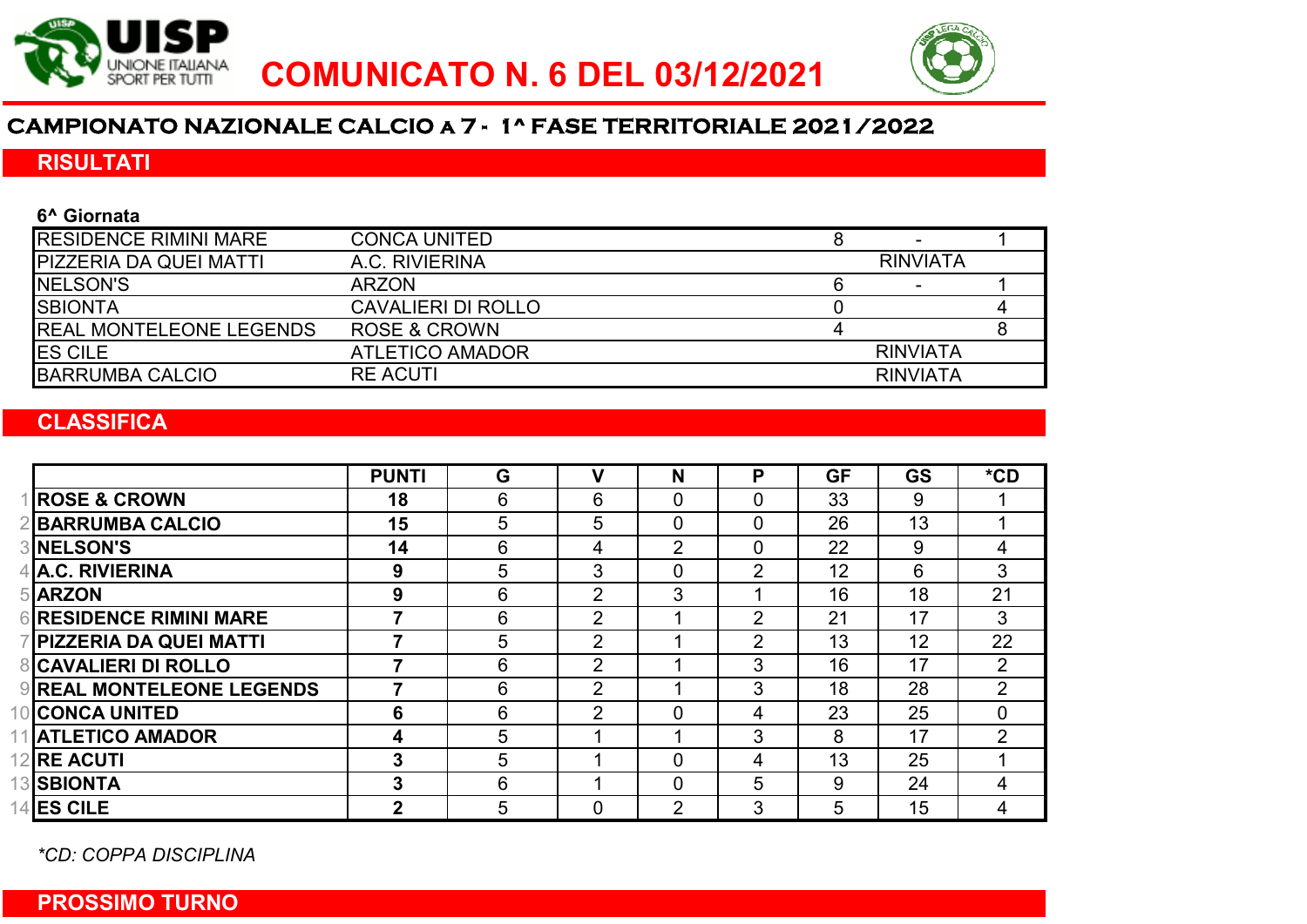7^ Giornata

| <b>CONCA UNITED</b>                                                                                                                                                                                                                                                                                                                                                                                                                                                                        | <b>ES CILE</b>                 | LUN        | 06-dic | 20:30 | <b>STELLA</b> |
|--------------------------------------------------------------------------------------------------------------------------------------------------------------------------------------------------------------------------------------------------------------------------------------------------------------------------------------------------------------------------------------------------------------------------------------------------------------------------------------------|--------------------------------|------------|--------|-------|---------------|
|                                                                                                                                                                                                                                                                                                                                                                                                                                                                                            |                                |            |        |       |               |
| <b>ROSE &amp; CROWN</b>                                                                                                                                                                                                                                                                                                                                                                                                                                                                    | <b>RESIDENCE RIMINI MARE</b>   | LUN        | 06-dic | 21:30 | <b>STELLA</b> |
| A.C. RIVIERINA                                                                                                                                                                                                                                                                                                                                                                                                                                                                             | <b>REAL MONTELEONE LEGENDS</b> | <b>MAR</b> | 07-dic | 21:00 | <b>MISANO</b> |
| <b>ARZON</b>                                                                                                                                                                                                                                                                                                                                                                                                                                                                               | <b>BARRUMBA</b>                | <b>MAR</b> | 07-dic | 22:00 | <b>MISANO</b> |
| <b>ATLETICO AMADOR</b>                                                                                                                                                                                                                                                                                                                                                                                                                                                                     | <b>SBIONTA</b>                 | <b>MAR</b> | 07-dic | 21:30 | <b>STELLA</b> |
| <b>CAVALIERI DI ROLLO</b>                                                                                                                                                                                                                                                                                                                                                                                                                                                                  | <b>NELSON'S</b>                | GIO        | 09-dic | 20:00 | <b>STELLA</b> |
| <b>RE ACUTI</b>                                                                                                                                                                                                                                                                                                                                                                                                                                                                            | PIZZERIA DA QUEI MATTI         | GIO        | 09-dic | 21:00 | <b>STELLA</b> |
| $\blacksquare$ $\blacksquare$ $\blacksquare$ $\blacksquare$ $\blacksquare$ $\blacksquare$ $\blacksquare$ $\blacksquare$ $\blacksquare$ $\blacksquare$ $\blacksquare$ $\blacksquare$ $\blacksquare$ $\blacksquare$ $\blacksquare$ $\blacksquare$ $\blacksquare$ $\blacksquare$ $\blacksquare$ $\blacksquare$ $\blacksquare$ $\blacksquare$ $\blacksquare$ $\blacksquare$ $\blacksquare$ $\blacksquare$ $\blacksquare$ $\blacksquare$ $\blacksquare$ $\blacksquare$ $\blacksquare$ $\blacks$ |                                |            |        |       |               |

#### Recupero 6^ Giornata

PIZZERIA DA QUEI MATTI A.C. RIVIERINA MAR 21-dic 21:00 MISANO

A.C. RIVIERINA

## PROVVEDIMENTI DISCIPLINARI

AMMONIZIONI: PASINI EMILIANO (NELSON'S) ANTOLINI DAVID (ARZON)

## DIFFIDE:

raggiunta seconda/quinta ammonizione TACCHI FILIPPO (PIZZERIA DA QUEI MATTI) MONALDINI JACOPO (PIZZERIA DA QUEI MATTI) ASA VALON (ARZON) BINOTTI THOMAS (PIZZERIA DA QUEI MATTI)

SQUALIFICHE: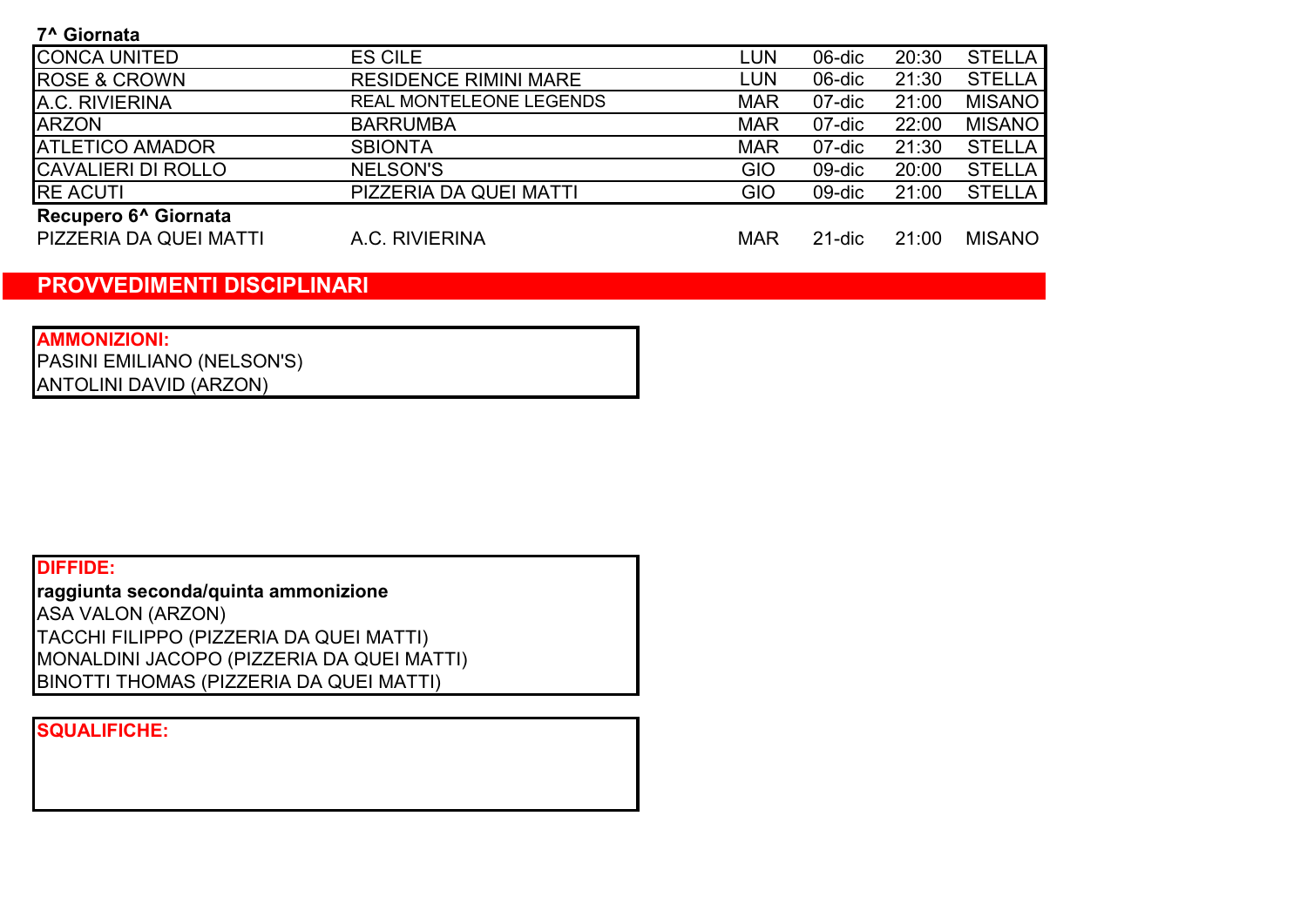#### 15 GOL

KLYVCHUK DENIS (ROSE AND CROWN)

#### 8 GOL

INNOCENTI WILLIAM (BARRUMBA CALCIO) CONTI FILIPPO (REAL MONTELEONE LEGENDS)

#### 7 GOL

MILETTI ANDREA (ROSE AND CROWN) PANTIRU CEZAR STEFANUT (CONCA UNITED)

#### 6 GOL

FORCELLINI LORENZO (PIZZERIA DA QUEI MATTI) FATTORI ENRICO (BARRUMBA CALCIO) PERILLI STEFANO (A.C. RIVIERINA) SPADONI NICOLA (NELSON'S) MARINUCCI ALBERTO (RESIDENCE RIMINI MARE) SANNINO DANILO (RESIDENCE RIMINI MARE)

#### 5 GOL

SULPIZIO GIACOMO (ROSE & CROWN) LOGHIN SORIN GABRIEL (CONCA UNITED) MAZZOLI DANIELE (ARZON) ANTOLINI DAVID (ARZON)

#### 4 GOL

ZUCCARELLI UMBERTO (CONCA UNITED) RICCHIUTI ADRIAN (NELSON'S) ESPOSTO GENNARINO (NELSON'S) NICOLINI DAVIDE (REAL MONTELEONE LEGENDS) LALA CRISTIAN LUCIAN (CONCA UNITED)

#### 3 GOL

TAMBURINI CHRISTIAN (CAVALIERI DI ROLLO) GIULIETTI ALAN (BARRUMBA) CANALI DENIS (RE ACUTI)